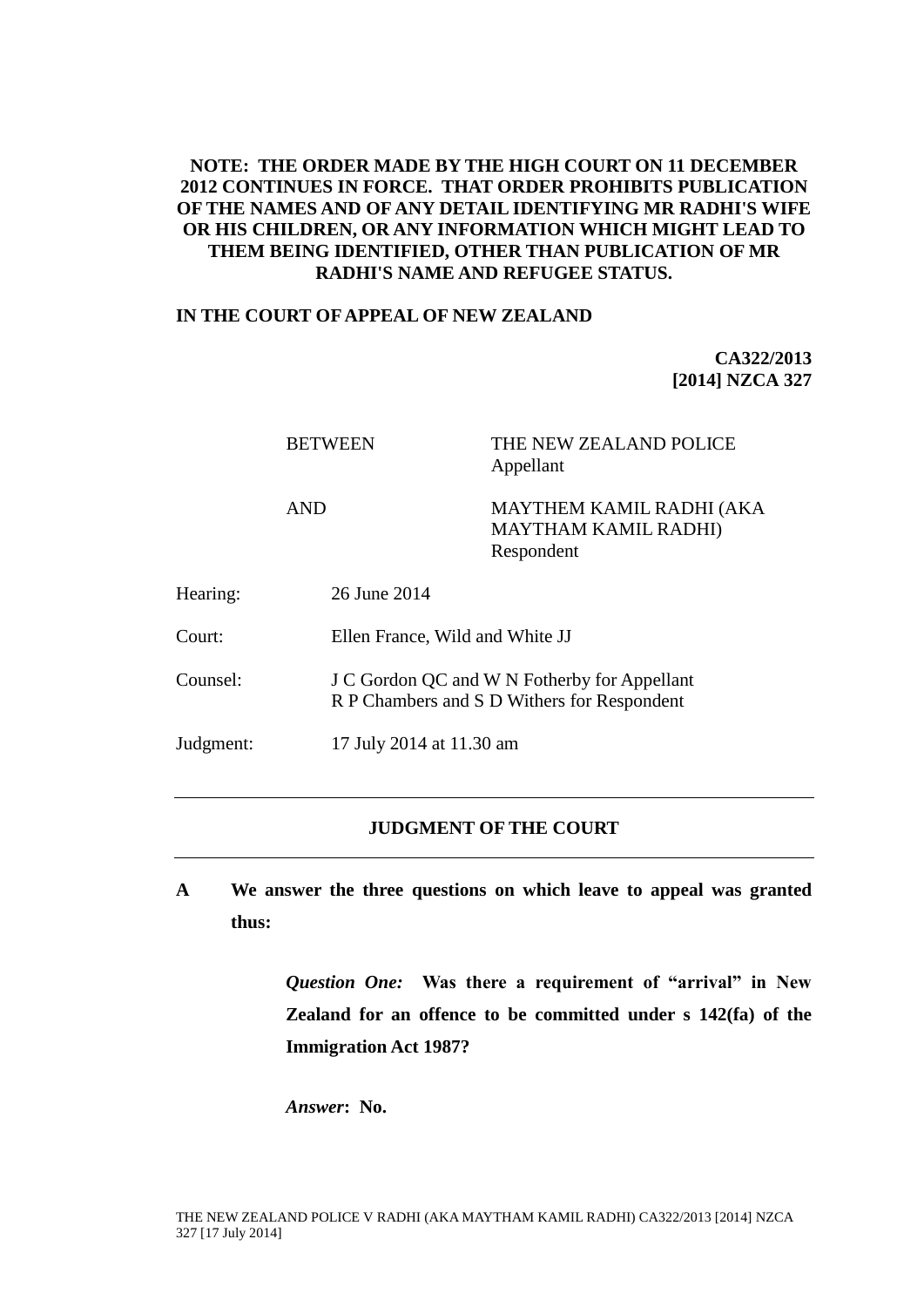*Question Two***: Was it an offence in New Zealand to attempt to commit the offence set out in s 142(fa) of the Immigration Act?**

*Answer***: Yes.**

*Question Three***: Did the multiplier provision in s 144(1A) of the Immigration Act "for each person in respect of whom the offence was committed" apply both to the term of imprisonment and the fine set out in that section, or only to the fine?**

*Answer***: The multiplier provision in s 144(1A) applies both to the fine and to the period of imprisonment.**

- **B Pursuant to the powers vested in this Court by s 73(4)(b) of the Extradition Act 1999, we issue a warrant, pursuant to s 46 of that Act, for the respondent's detention.**
- **C Pursuant to s 72(1)(d) of the Extradition Act, we remit the proceeding to the District Court so it may consider whether a surrender order should be issued under s 47 of the Extradition Act, or whether the case should be referred to the Minister of Justice under s 48(4).**

# **REASONS OF THE COURT**

\_\_\_\_\_\_\_\_\_\_\_\_\_\_\_\_\_\_\_\_\_\_\_\_\_\_\_\_\_\_\_\_\_\_\_\_\_\_\_\_\_\_\_\_\_\_\_\_\_\_\_\_\_\_\_\_\_\_\_\_\_\_\_\_\_\_\_\_

<span id="page-1-0"></span>(Given by Wild J)

# **Introduction**

 $\mathbf{1}$ 

[1] This appeal by the New Zealand Police challenges three aspects of Wylie J's interpretation of two sections in the Immigration Act  $1987$ .<sup>1</sup> Both those sections have long since been amended, indeed the Act has been repealed, so the appeal has relevance only to the respondent. But its importance to him is significant, as will emerge.

<sup>1</sup> *Radhi v New Zealand Police* [2013] NZHC 163 [High Court judgment].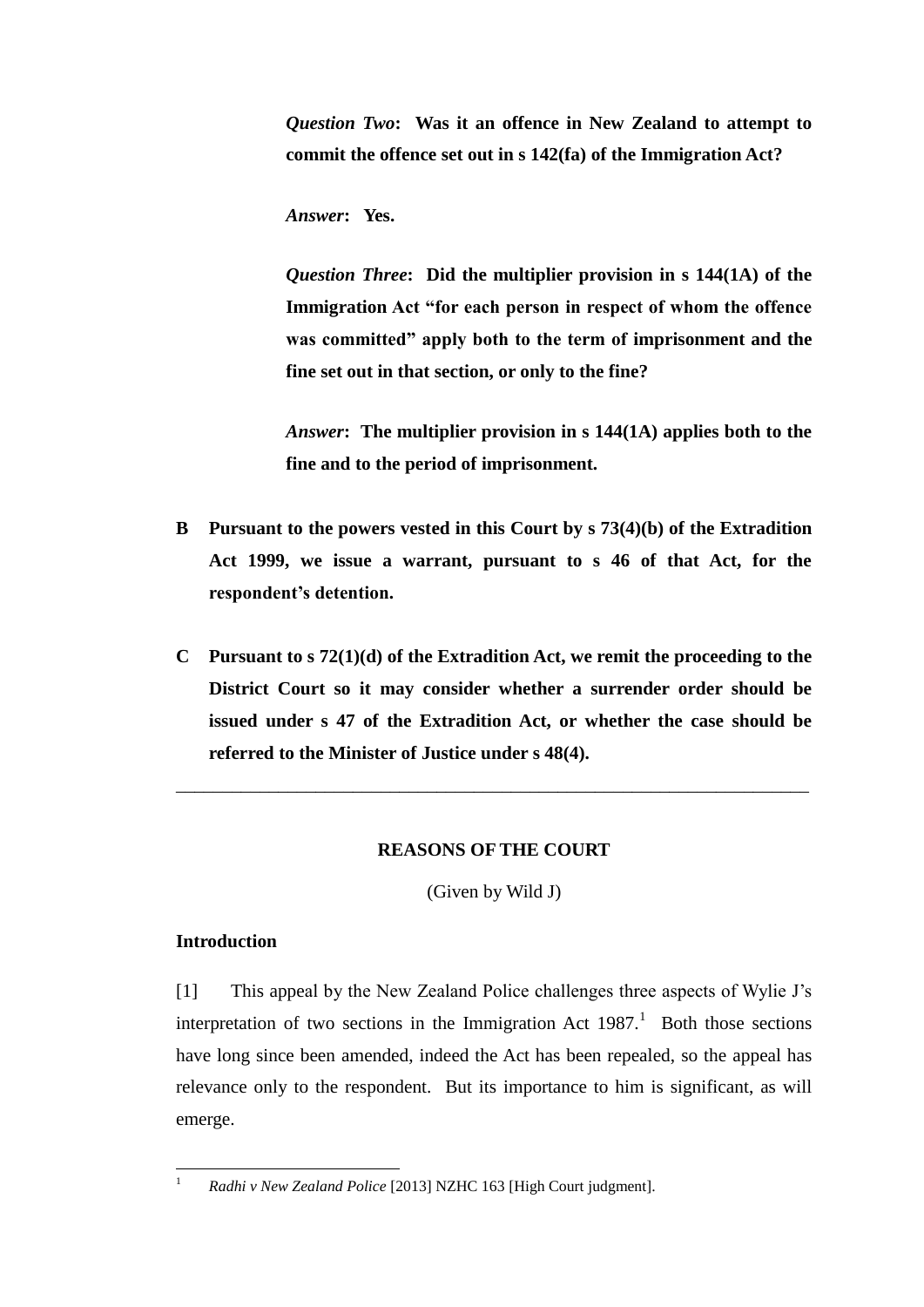- [2] The two sections in issue are:
	- **142 Offences** Every person commits an offence against this Act who -

**…**

- (fa) Whether in New Zealand or otherwise, wilfully aids or assists any other person–
	- (i) To arrive in New Zealand in a manner that does not comply with section 126(1); or
	- (ii) To arrive in New Zealand without holding a visa, where the person requires a visa to travel to New Zealand; or
	- (iii) To complete an arrival card in a manner that the person aiding or assisting knows to be false or misleading in any particular.
- …

#### **144 General penalty for offences**

…

(1A) A person who commits an offence against section 142(fa) is liable to imprisonment for a term not exceeding 3 months, or to a fine not exceeding \$5,000 for each person in respect of whom the offence was committed.

<span id="page-2-0"></span>[3] Wylie J's judgment reversed a decision of Judge Moses in the Manukau District Court<sup>2</sup> on each of the three questions on which Wylie J, pursuant to s 69 of the Extradition Act 1999, granted the Police leave to appeal to this Court.<sup>3</sup> Those three questions are:

- (a) Was there a requirement of "arrival" in New Zealand for an offence to be committed under s 142(fa) of the Immigration Act 1987?
- (b) Was it an offence in New Zealand to attempt to commit the offence set out in s 142(fa) of the Immigration Act?
- (c) Did the multiplier provision in s  $144(1\text{A})$  of the Immigration Act "for each person in respect of whom the offence was committed" apply

 $\overline{c}$ <sup>2</sup> *New Zealand Police v Radhi* DC Manukau CRI-2011-092-11423, 19 March 2012 [District Court judgment].

<sup>3</sup> Wylie J's leave judgment of 14 May 2013 is *New Zealand Police v Radhi* [2013] NZHC 1099.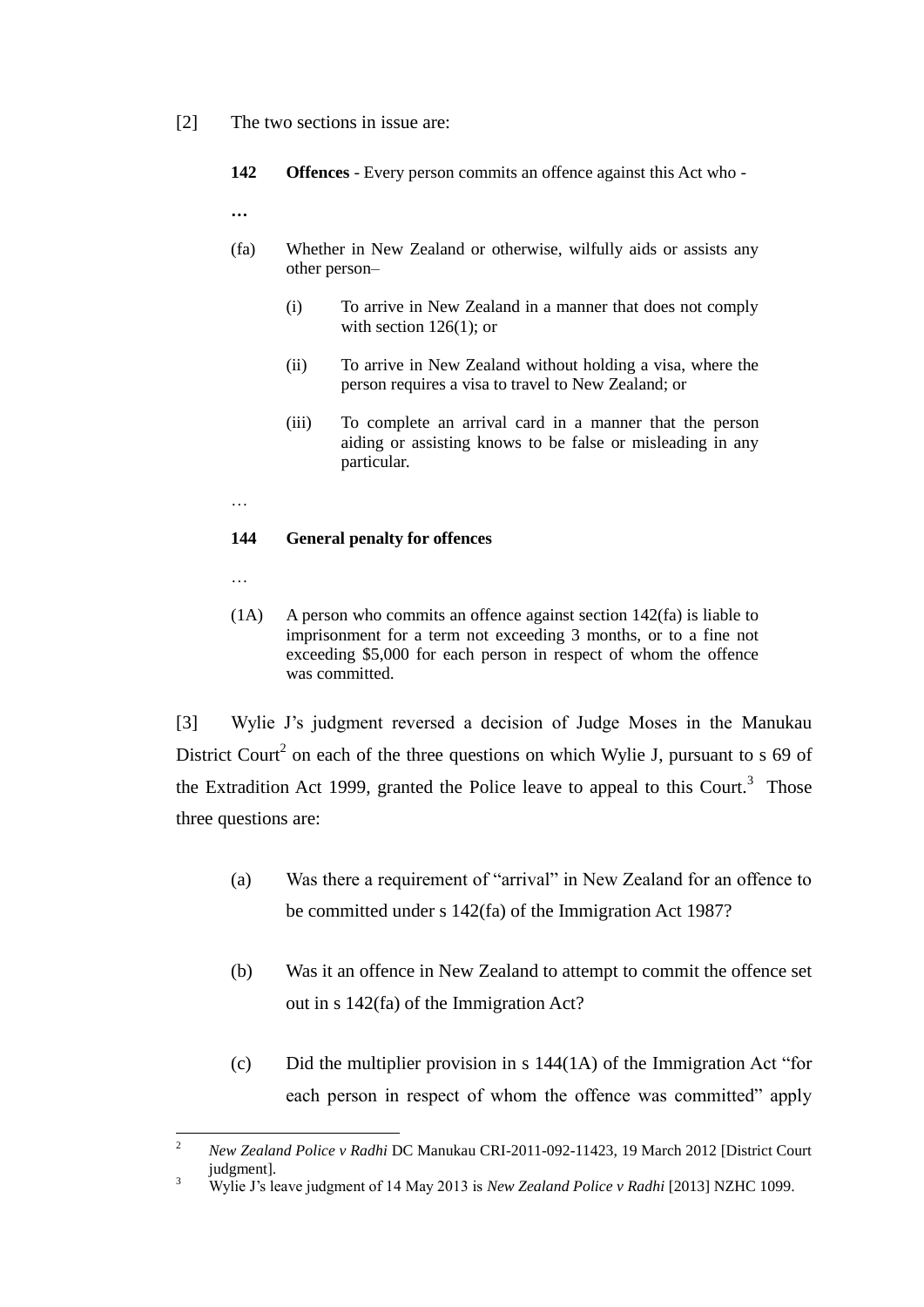both to the term of imprisonment and the fine set out in that section, or only to the fine?

#### **Background**

[4] The respondent is charged in Australia. The Australian Federal Police allege he was involved in October 2001 in an attempt to "smuggle" about 300 people into Australia on a boat. Not long after the boat left Indonesia it sank in rough seas and most of the people on board drowned. None of those on board would have been entitled to enter Australia: they were not Australian citizens and did not hold Australian visas.

[5] The Australian Police allege the respondent was involved in negotiations with the 300 people over payment for the voyage, in receiving payment, in transporting and accommodating the people while in Indonesia and in helping them aboard the boat. It is not alleged the respondent was the principal offender.

[6] The respondent is now in New Zealand. He came here in 2009 as a refugee under the auspices of the United Nations High Commissioner for Refugees.

[7] A Magistrate in Brisbane issued a warrant for the respondent's arrest in February 2011. The warrant records that the respondent is charged, between July and October 2001 in Indonesia, with facilitating the proposed entry into Australia of a group of five or more people, reckless as to whether they had a lawful right to come into Australia. This is an offence under s 232A of the Migration Act 1958 (Commonwealth):

#### **232A Organising bringing groups of non-citizens into Australia**

A person who:

- (a) organises or facilitates the bringing or coming to Australia, or the entry or proposed entry into Australia, of a group of 5 or more people to whom subsection 42(1) applies; and
- (b) does so reckless as to whether the people had, or have, a lawful right to come to Australia;

is guilty of an offence punishable, on conviction, by imprisonment for 20 years or 2,000 penalty units, or both.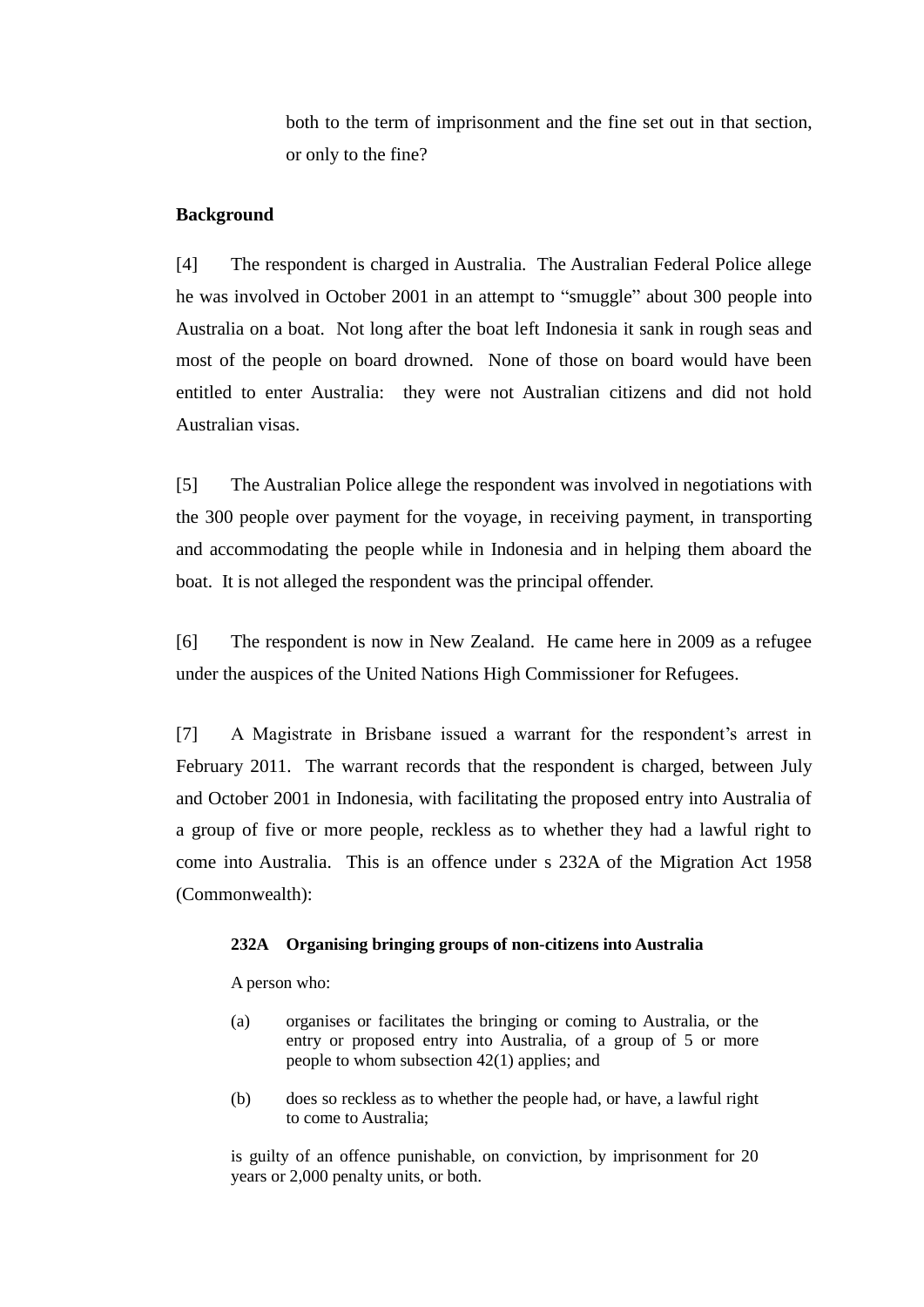Currently 2,000 penalty units is AUD 340,000.

[8] In July 2011 the respondent was arrested by the New Zealand Police, after the Australian arrest warrant was endorsed by a Judge of the District Court under s 41 of the Extradition Act. Following a request from the Australian Federal Police, the New Zealand Police then sought the extradition of the respondent.

[9] Following a defended hearing and full submissions Judge Moses granted the extradition request in a decision delivered on 19 March 2012, and issued a warrant for the respondent's detention.<sup>4</sup>

[10] The respondent appealed successfully to the High Court. In Wylie J's view, had the alleged offending by the respondent occurred within the jurisdiction of New Zealand, it would not have constituted an offence punishable under New Zealand law for which the maximum penalty was at least 12 months imprisonment. It followed that the respondent was not extraditable to Australia. Wylie J quashed the warrant for the respondent's detention and discharged him.<sup>5</sup>

# **The Extradition Act**

[11] Under s 4 of the Extradition Act, the respondent is extraditable only if his conduct, when allegedly committed, constituted an offence in Australia and would, had it occurred within the jurisdiction of New Zealand, have constituted an offence here under s 142(fa), punishable under s 144(1A) by not less than 12 months imprisonment. This gives effect to the principle of double criminality.<sup>6</sup> As explained by Lord Millett in *R (Al-Fawwaz) v Governor of Brixton Prison*, that principle has the dual aims of precluding extradition if the country requesting extradition could not try the defendant or if its jurisdiction is "exorbitant" – going beyond the jurisdiction the requested country claims for itself.<sup>7</sup>

 $\overline{4}$  $\frac{4}{5}$  District Court judgment, above n [2.](#page-2-0)

 $\frac{5}{6}$  High Court judgment, above n [1.](#page-1-0)

<sup>6</sup> This Court applied the principle of double criminality in *Government of the United States v Cullinane* [2003] 2 NZLR 1 (CA) at [50]–[52], albeit in the context of interpreting an extradition treaty.

<sup>7</sup> *R (Al-Fawwaz) v Governor of Brixton Prison* [2001] UKHL 69, [2002] 1 AC 556 at [95].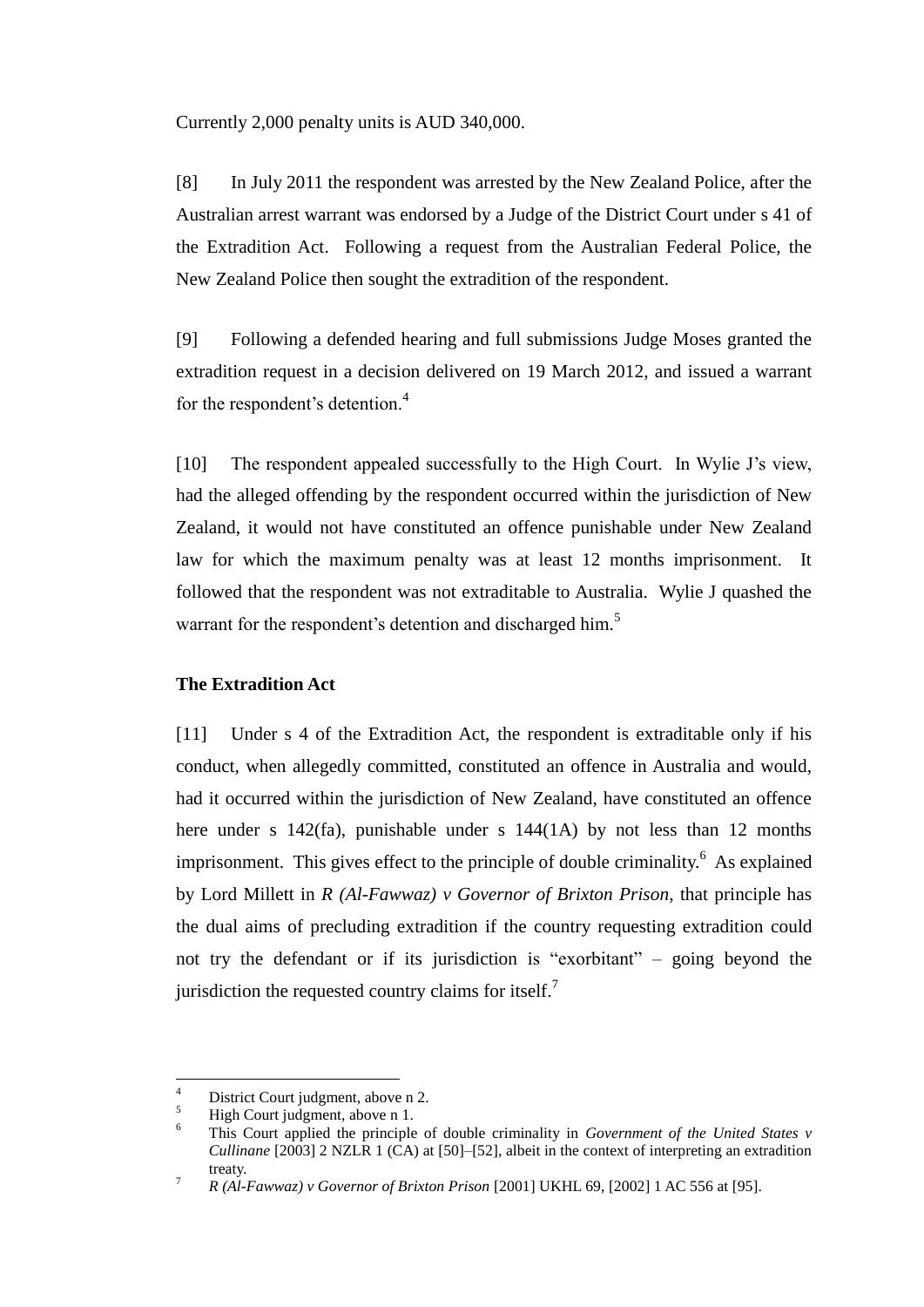[12] Applied here, s 4 aims to ensure the respondent will actually face a trial in Australia if extradited there, and to prevent his extradition for acts that New Zealand does not view as criminal.

[13] The respondent accepts his alleged conduct constitutes an offence under Australian law. So the only issue is whether his alleged conduct would have constituted an offence had he been charged under New Zealand law.

[14] In inquiring whether the conduct would have constituted an offence within the jurisdiction of New Zealand, s 5 of the Extradition Act requires that it is the totality of the acts alleged which must be taken into account. It does not matter whether they were categorised or named differently or whether the constituent elements of the offence differed. We agree with Randerson J's observation in *Plakas v New Zealand Police*, that:<sup>8</sup>

… The focus is not on the precise terms or ingredients of the offences in the extradition country and in New Zealand. Rather, the statutory focus is on the conduct of the person in question viewed in a broad way …

# **Question One: Was there a requirement of "arrival" in New Zealand for an offence to be committed under s 142(fa) of the Immigration Act 1987?**

[15] This question arises because Wylie J concluded the conduct attributed to the respondent did not, at the relevant time, constitute an offence in New Zealand under s 142(fa). He considered that arrival in New Zealand was an integral part of the offence created by s 142(fa). In the Judge's view, the offence required the consequence of arrival to flow from the respondent's conduct of wilfully aiding or assisting before the offence was complete. On the other hand, the offence under s 232A of the Migration Act with which the respondent was charged in Australia did not require arrival into Australia of illegal immigrants, and that was not alleged by the Australian Federal Police. All the conduct attributed to the respondent was alleged to have taken place in Indonesia. Accordingly there was not the equivalence between the offences alleged in Australia and New Zealand required by s 4(2) of the Extradition Act.

 $\overline{8}$ <sup>8</sup> *Plakas v New Zealand Police* HC Auckland CIV-2008-404-2412, 11 June 2008 at [23].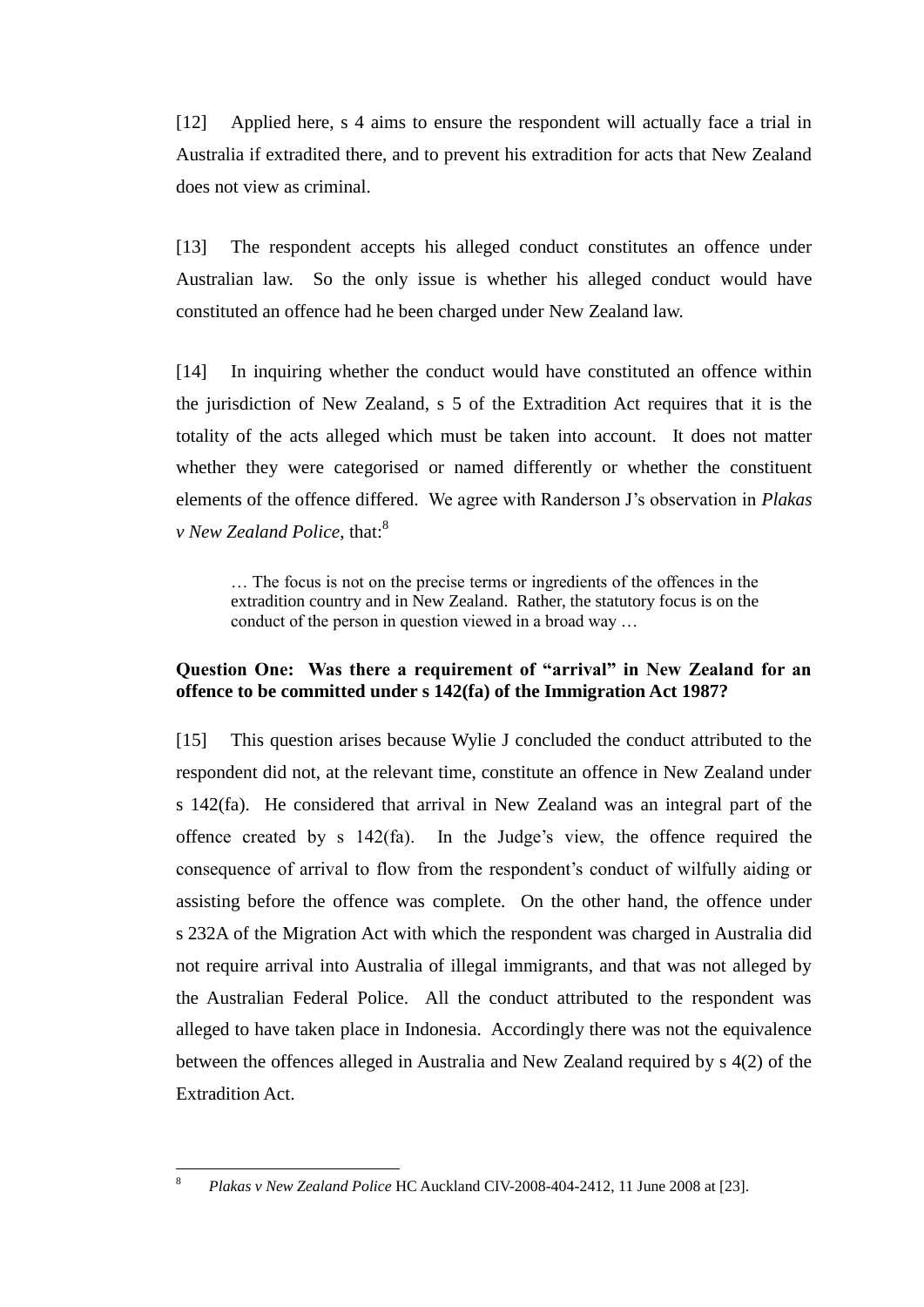- [16] Wylie J's succinct reasoning can be summarised in this way:
	- (a) The ordinary meaning of the words "to arrive" used in s 142(fa) is "to reach" or "to land" or "to come to". The section did not use words such as "to travel to" which would have indicated that it mattered not whether the intended illegal immigrant arrived in New Zealand.
	- (b) That interpretation is consistent with the rest of s 142(fa), for example subclause (i) which refers to s 126(1) which details the responsibilities of persons arriving in New Zealand.
	- (c) The interpretation is also consistent with other provisions in the Immigration Act, for example the definition in s 2(1) of "arrival hall" as "a place licensed under s 12 of the Customs and Excise Act 1996 for the processing of persons arriving in New Zealand".
	- (d) What was criminalised was not simply wilful aid and assistance given to a person outside New Zealand who intended to come here, but for whatever reason did not arrive in New Zealand. Rather, what was criminalised was wilful aid and assistance given, whether or not within or outside New Zealand, to a person who subsequently arrived in New Zealand without the requisite entry documentation.
	- (e) Section 142(fa) was subsequently amended following this recommendation by the relevant Parliamentary Committee:<sup>9</sup>

We recommend broadening the existing section 142(fa) of the Immigration Act by providing that an offence is committed where a person, whether within or outside New Zealand aids, abets, incites, counsels or procures, any other person to enter New Zealand unlawfully, knowing that the entry was unlawful or being reckless as to whether that entry was unlawful. We also recommend the offence apply whether or not the other person actually enters New Zealand, and for current section  $142(f)(i)$ , (ii) and (iii) to provide examples of unlawful entry. This is done by the deletion of existing section 142(fa) and inclusion of new sections 142(eb) and 142(ec).

 $\overline{9}$ <sup>9</sup> Transnational Organised Crimes Bill 2002 (201-2) (select committee report) at 15.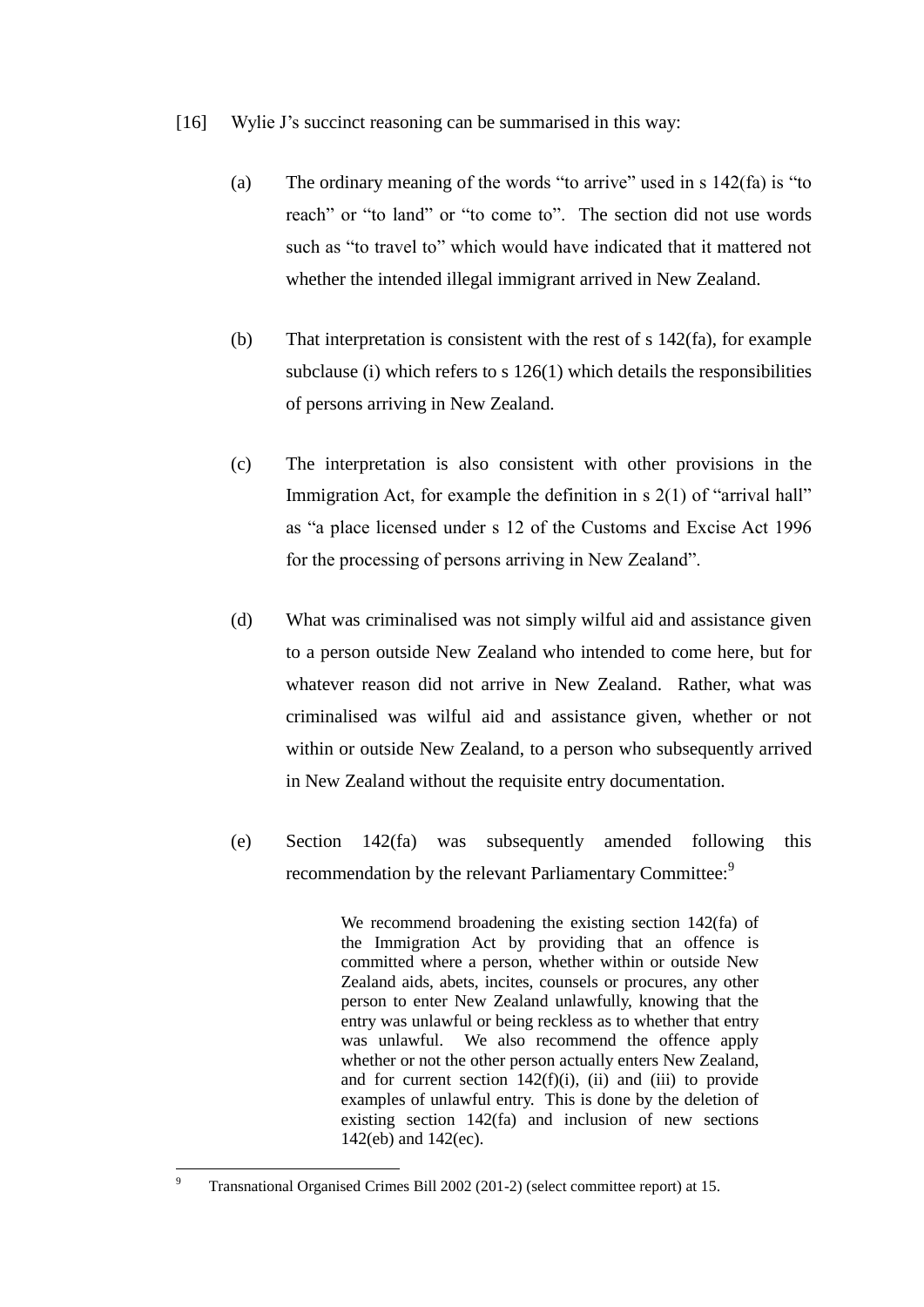The clause substituted for s 142(fa) provided that a person committed an offence who: $10$ 

… whether within or outside New Zealand, and whether or not the other person in fact enters New Zealand, aids, abets, incites, counsels or procures, any other person to enter New Zealand unlawfully …

[17] We do not agree with Wylie J's interpretation of the words in s 142(fa) "to arrive". Textually and in the light of the purpose of the subsection, the words mean "so as to arrive" or "in order to arrive". The offence is wilfully aiding or assisting another person so they can arrive in New Zealand. The physical element of the offence is the aiding or assisting, while the mental element is doing so "wilfully". Arrival is the aim of the aiding or assisting. The words "to arrive" look forward to something that may – or may not – happen.

[18] We readily accept the word "arrive" has the dictionary meanings Wylie J set out. We note that the Penguin Dictionary also gives the word the meaning "to come".<sup>11</sup> That meaning does not require actual arrival. However, dictionary meanings of the word "arrive" are not the answer here. The critical words are "to arrive" and they are to be construed in the way prescribed by  $s \leq 5(1)$  of the Interpretation Act 1999.

[19] The fact that the offence can be committed outside New Zealand is supported by the opening words of s 142(fa) "whether within New Zealand or otherwise …". Wylie J agreed with Judge Moses that the subsection has extraterritorial application. On this appeal, counsel for the respondent took issue with that. Their argument was two-fold. First, they relied on ss 6 and 7 of the Crimes Act 1961, particularly s 6 which provides:

# **6 Persons not to be tried in respect of things done outside New Zealand**

Subject to the provisions of section 7, no act done or omitted outside New Zealand is an offence, unless it is an offence by virtue of any provision of this Act or of any other enactment.

 $10$ <sup>10</sup> Immigration Act 1987, s 142(eb).

<sup>11</sup> Robert Allen (ed) *The Penguin Dictionary* (2nd ed, Penguin Books, London, 2004).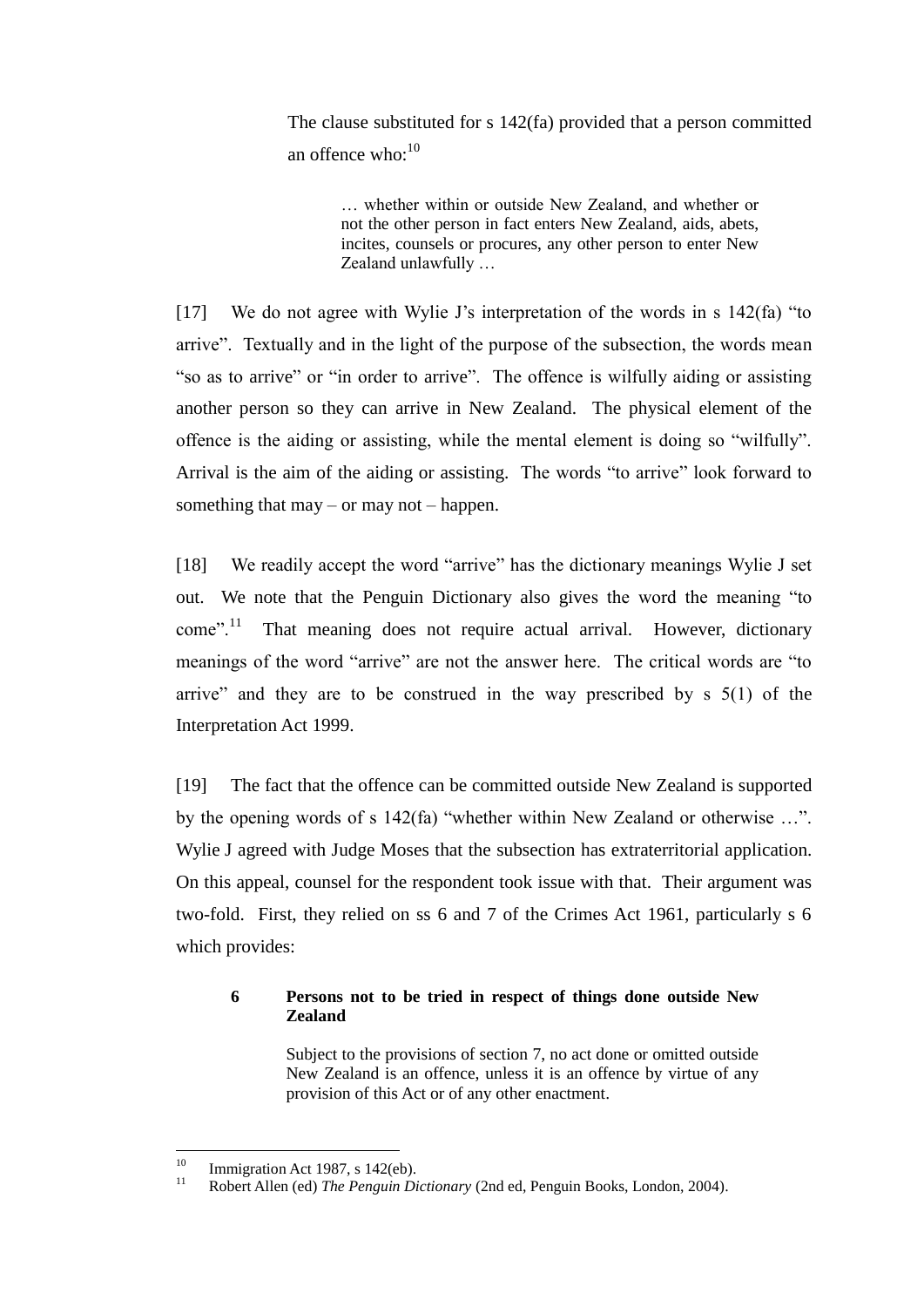[20] The answer is that s 142(fa) does create an offence outside New Zealand's jurisdiction. The opening words of the subsection "whether in New Zealand or otherwise" could not be clearer.

[21] Section 7 of the Crimes Act provides:

# **7 Place of commission of offence**

For the purpose of jurisdiction, where any act or omission forming part of any offence, or any event necessary to the completion of any offence, occurs in New Zealand, the offence shall be deemed to be committed in New Zealand, whether the person charged with the offence was in New Zealand or not at the time of the act, omission, or event.

Section 7 would apply only if actual arrival in New Zealand is an "event necessary to the completion of" the s 142(fa) offence, which we have held is not the position.

[22] The respondent is not assisted, in terms of s 7, by his reliance on the High Court's decision in *Tipple v Pain*. 12 From Sydney, Mr Tipple had consigned an explosive to New Zealand. Section 38 of the Explosives Act 1957 made that an offence if done "without the prior consent in writing of the Chief Inspector …". Hardie Boys J held that Mr Tipple's omission to get the Chief Inspector's consent was an omission that had occurred in New Zealand prior to consignment. The case thus came within the first limb of s 7 of the Crimes Act and the District Court had jurisdiction to deal with the charge.

[23] Secondly, counsel for the respondent relied on the wording of s 142(fa)(i) and (ii), the two clauses invoked by the Police. In essence, the respondent submits those clauses contemplate actual arrival in New Zealand. For example, clause (i) refers to arrival in New Zealand in a manner not complying with s 126(1), which spells out the "responsibilities of persons arriving in or leaving New Zealand".

[24] We do not find this second argument persuasive. The people smuggling enterprise the respondent is alleged to have assisted aimed altogether to circumvent compliance with any of clauses (i), (ii) or (iii). Ultimately, Mr Withers accepted the respondent's two arguments against the extraterritorial reach of s 142(fa) failed if we

 $12$ <sup>12</sup> *Tipple v Pain* [1983] NZLR 257 (HC).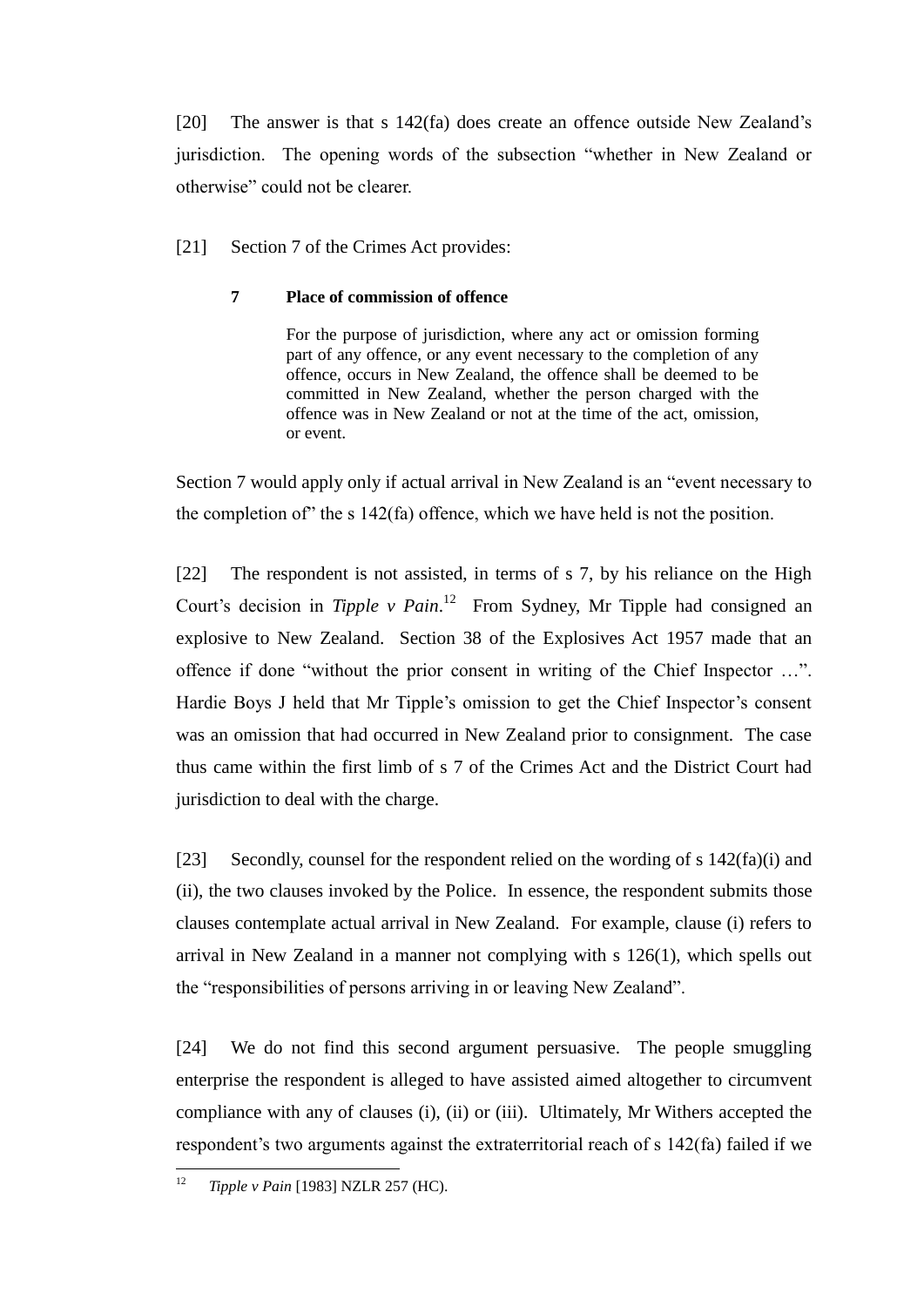held – as we have – that there was no requirement that the person or persons assisted actually arrived in New Zealand.

[25] Counsel referred at some length to the legislative process that led to the enactment of s 142(fa). Little if any assistance in interpreting s 142(fa) is to be gleaned from that process. All that can be said is that Parliament intended "to establish an offence against the illegal trafficking of people into New Zealand".<sup>13</sup> While counsel for the respondent are correct (we think) in submitting that no boat smuggling people had ever reached New Zealand, Parliament undoubtedly had that eventuality in mind when it enacted s 142(fa). For the Police, Ms Gordon QC pointed out that s 142(fa) was ultimately enacted urgently, after Parliament was informed that a boat carrying over 100 Chinese people had sailed from the Solomon Islands believed to be headed for New Zealand. $14$  We consider that a neutral point. Indeed, on one view, it supports Wylie J's interpretation of the words in s 142(fa) "to arrive".

[26] There is some force in the point Wylie J made about the subsequent amendment of s 142(fa) in 2002, to make it an offence "whether or not the other person in fact enters New Zealand". The Committee which recommended that change, at least, did not share our view of the interpretation of s 142(fa). But as Wylie J acknowledged, subsequent amendment to legislation is seldom a reliable interpretative aid.<sup>15</sup> And, ultimately, Parliament's task is to enact legislation; the Court's to interpret it.

[27] We answer this question "No".

 $13$ <sup>13</sup> (29 September 1998) 572 NZPD 12789.

<sup>14</sup> The Immigration Amendment Bill (No 2) was thus debated under urgency and received both its second and third readings on 15 June 1999. Section 142(fa) was one of several provisions that came into force on 16 June 1999 as the Immigration Amendment Act (No 2) 1999.

<sup>15</sup> *Databank v Commissioner of Inland Revenue* [1990] 3 NZLR 385 (PC) at 394; *Attorney-General v Dotcom [Search Warrants]* [2014] NZCA 19, [2014] 2 NZLR 629 at [110]–[111] and J F Burrowes and R I Carter *Statute Law in New Zealand* (4th ed, LexisNexis, Wellington, 2009) at 250 and 644.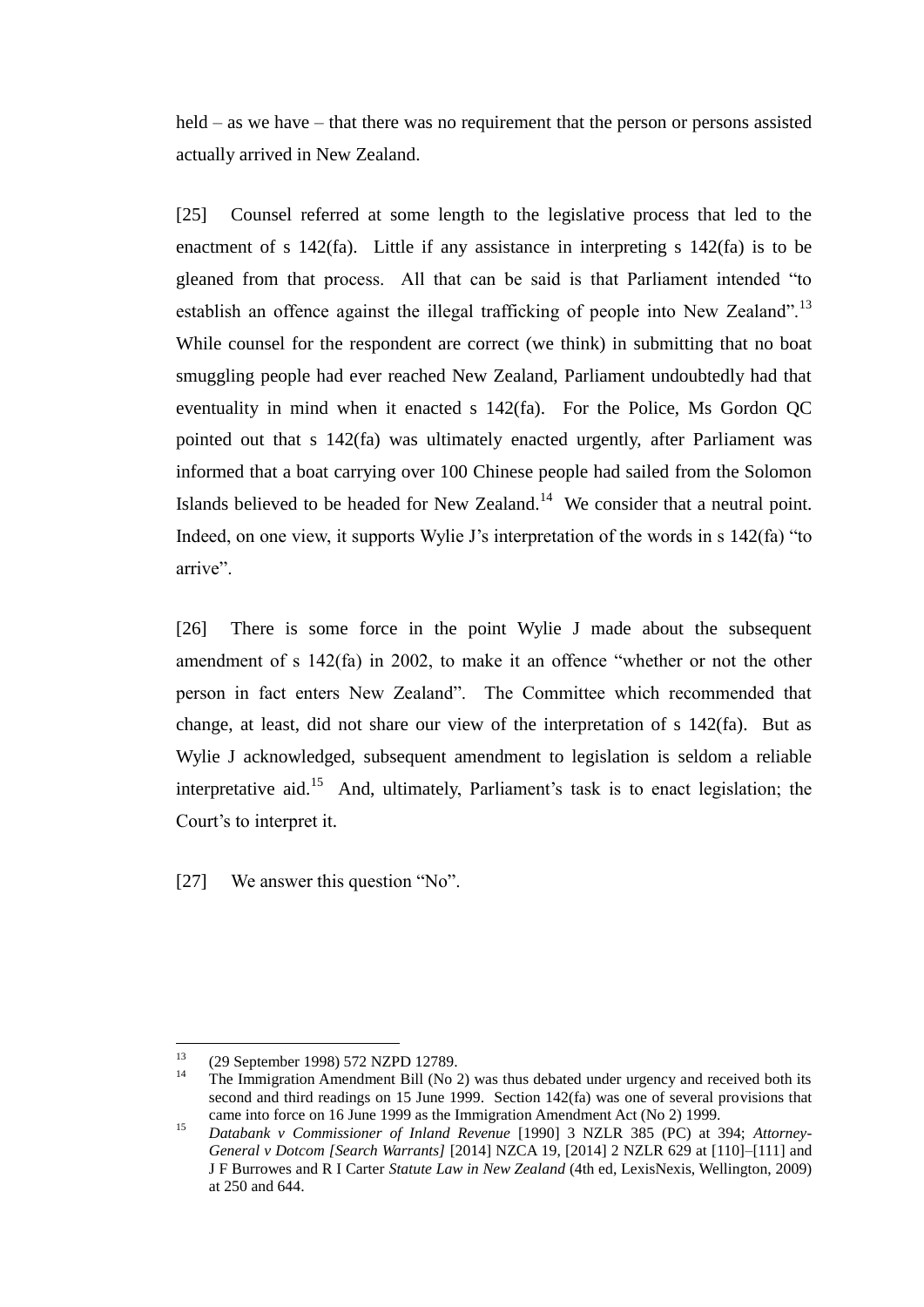# **Question Two: Was it an offence in New Zealand to attempt to commit the offence set out in s 142(fa) of the Immigration Act?**

[28] Strictly, given our answer to Question One, we need not answer this question. So we will be brief.

[29] Wylie J answered this question 'No' because, in his judgment, there was no offence of attempting to traffic in illegal immigrants in July/August 2001. Again, the Judge's reasoning is admirably succinct:

- (a) The Immigration Act 1987 did not make it an offence to attempt to breach s 142(fa).
- (b) The Crimes Act 1961 does not assist. Although s 72 of that Act defines the essential elements of an attempt, it does not of itself create offences.
- (c) Section 311(2) of the Crimes Act does not assist either. It deals with the situation where a person has incited or attempted to procure another person to commit an offence, when that offence is not in fact committed. The respondent is not alleged to have incited anyone to engage in conduct sufficient to breach s 142(fa).
- (d) In other jurisdictions there is authority that inchoate crimes (that is, attempted crimes) should be prohibited in the same way as their choate equivalents.<sup>16</sup> But in New Zealand, s 9 of the Crimes Act provides that no-one is to be convicted of any offence at common law.

[30] Wylie J erred at step (b) in his reasoning. Parliament surely intended that the offences in s 142, including in s 142(fa), be capable of attempt in the ordinary way.

[31] Section 72 of the Crimes Act provides:

 $16$ <sup>16</sup> For examples, *R v Hamilton* 2005 SCC 47, [2005] 2 SCR 432 at [25]; *Liangsiriprasert v Government of the United States of America* [1991] 1 AC 225 (PC); *R v Sansom* [1991] 2 QB 130 (CA); *R v Naini* [1999] 2 Cr App R 398 (CA).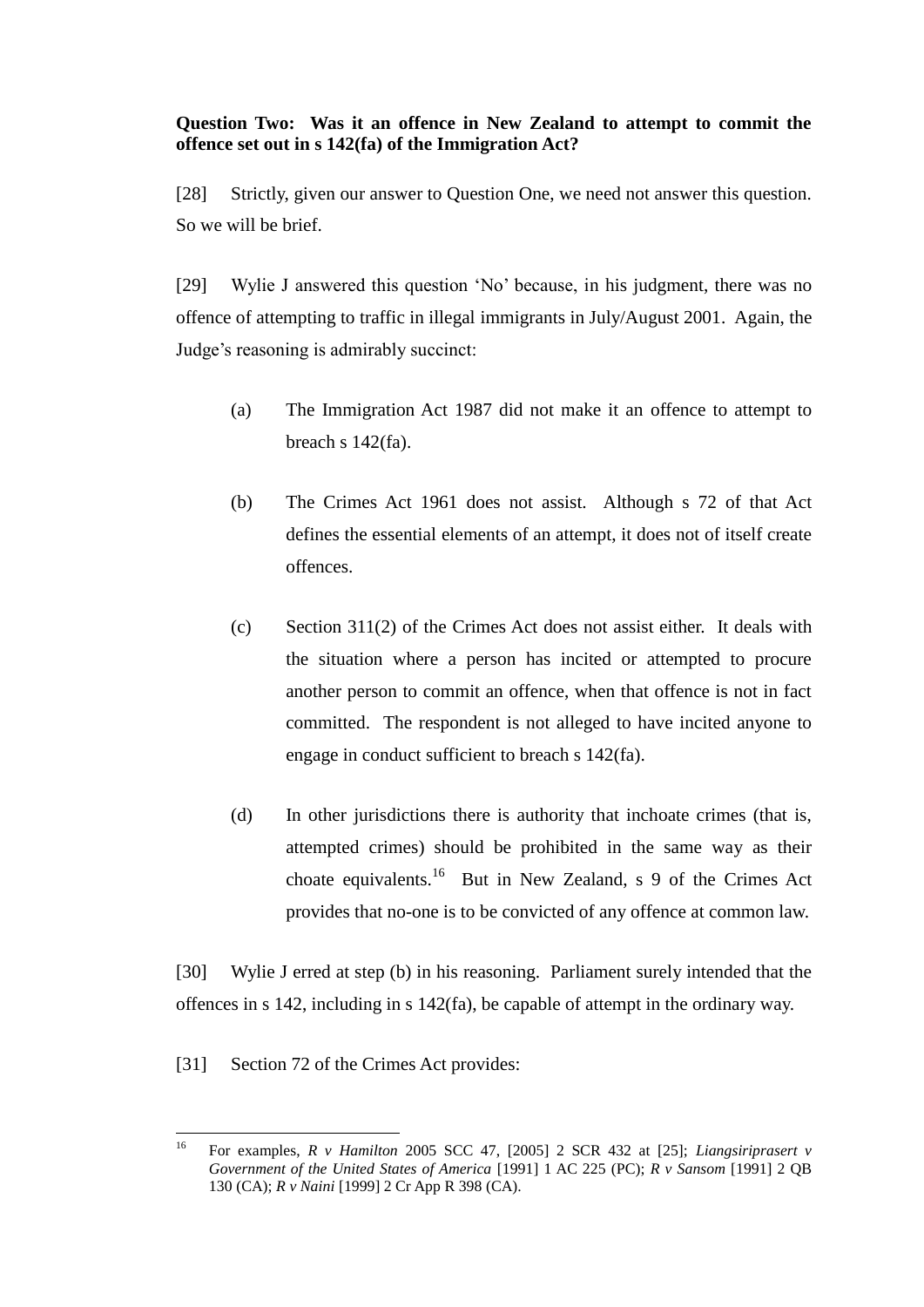#### **72 Attempts**

- (1) Every one who, having an intent to commit an offence, does or omits an act for the purpose of accomplishing his or her object, is guilty of an attempt to commit the offence intended, whether in the circumstances it was possible to commit the offence or not.
- …
- [32] At the time relevant here, s 2 of the Crimes Act defined "offence" thus:

[O]ffence means any act or omission for which any one can be punished under this Act or under any other enactment, whether on conviction on indictment or on summary conviction.

[33] Delivering this Court's judgment in *R v Hapur*, Chambers J said this about the reach of s  $72:^{17}$ 

[13] The breadth of s 72(1) and the looseness of the language employed suggest that Parliament intended the Courts to apply the provision flexibly and in accordance with the justice of the case, without undue constraint from the Legislature. Its "hands-off" approach was and is entirely understandable. After all, s 72 can be linked with virtually every offence in the statute book. It potentially applied therefore to hundreds of offences and an infinite variety of factual situations, the metes and bounds of which were impossible for Parliament to predict.

- [34] The correct position is thus as Ms Gordon crisply outlined it to us:
	- (a) Section 72 of the Crimes Act criminalises attempting to commit an "offence".
	- (b) Section 2 of the Crimes Act defines "offence" as meaning offences under the Crimes Act or any other enactment.
	- (c) Section 142(fa) of the Immigration Act creates an offence.
	- (d) Section 142(fa) is an offence under "any other enactment".
	- (e) It is thus an offence to attempt the crime in s 142(fa).
- [35] We answer Ouestion Two "Yes".

 $17$ <sup>17</sup> *R v Harpur* [2010] NZCA 319, (2010) 24 CRNZ 909.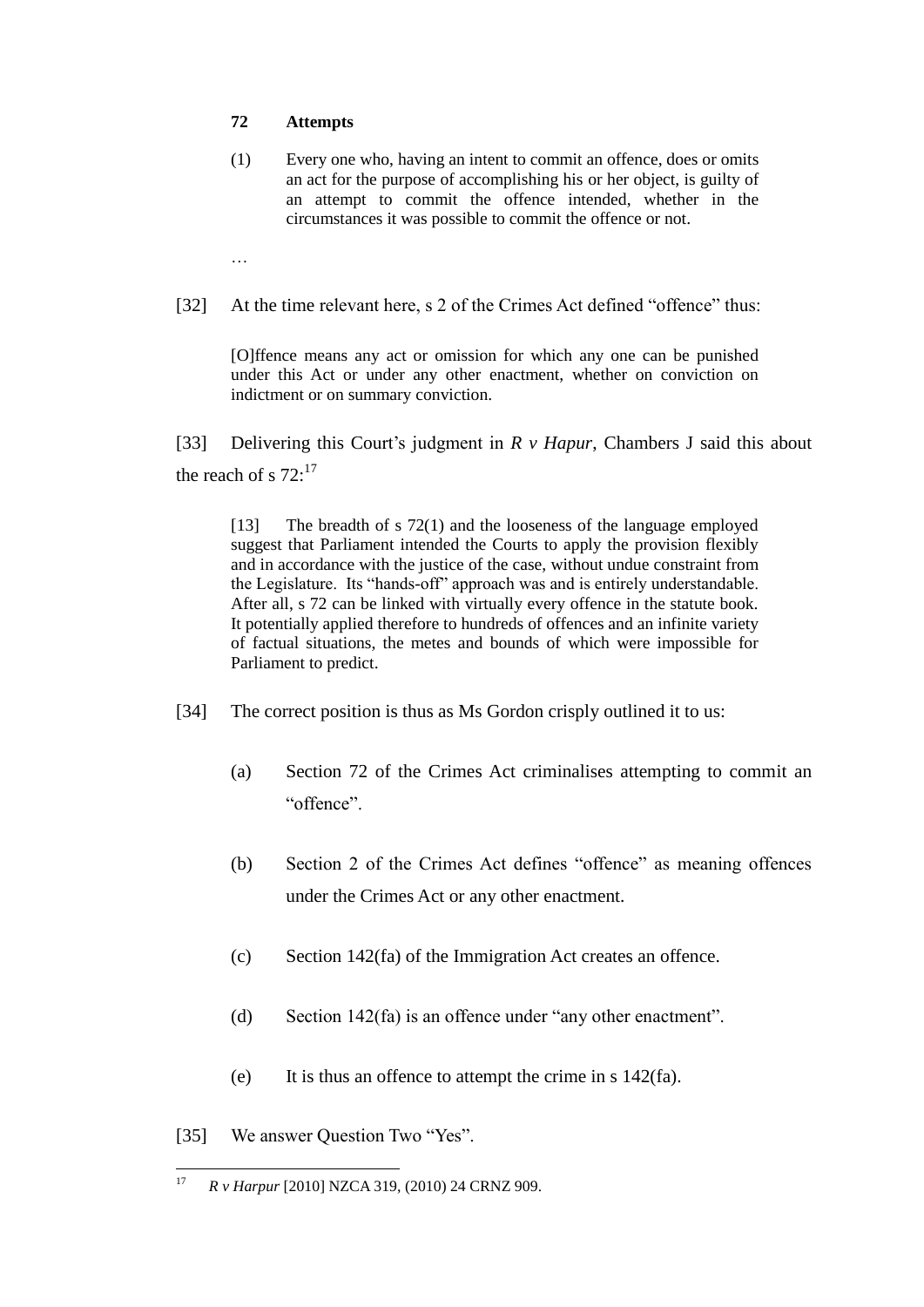# **Question Three: Did the multiplier provision in s 144(1A) of the Act "for each person in respect of whom the offence was committed" apply both to the term of imprisonment and the fine set out in that section, or only to the fine?**

[36] With some misgivings, Wylie J decided this question, at least in part, by the location of the comma in s 144(1A). For ease of reference we set that subsection out again, along with the preceding subsection:

# **144 General penalty for offences**

- (1) Every person who commits an offence against any of the provisions of sections 126(4), 142(c), 142(d), 142(e), 142(f), 142(g), and 142(j) of this Act is liable to imprisonment for a term not exceeding 3 months or to a fine not exceeding \$5,000.
- (1A) A person who commits an offence against section 142(fa) is liable to imprisonment for a term not exceeding 3 months, or to a fine not exceeding \$5,000 for each person in respect of whom the offence was committed.

[37] Wylie J considered the comma had been used to separate the two independent but related penalties in s 144(1A). The positioning of the comma suggested the multiplier – "for each person in respect of whom the offence was committed" applied only to the fine.

[38] For four reasons we consider Wylie J erred in giving any force to the comma. First, the author of *Bennion on Statutory Interpretation,* says this about punctuation as a guide to the interpretation of an Act: $^{18}$ 

Punctuation is a device not for making meaning, but for making meaning plain.<sup>19</sup> Its purpose, as Bouvier said, is to denote the stops that ought to be made in oral reading, and to point out the sense.<sup>20</sup> Drafters are instructed that they should on no account allow the meaning to turn on the presence or absence of a punctuation mark. The good drafter consciously drafts every clause with an eye to what its sense would be if all such marks were removed.

[39] We agree, as did this Court in the judgment *Bennion* cites, though the 5th edition of *Bennion* was current at the time. For that reason, reinforced by doubt as to whether or not the comma was meant to be there, or whether a second comma was

<sup>18</sup> <sup>18</sup> Oliver Jones and FAR Bennion *Bennion on Statutory Interpretation*: *A Code* (6th ed, LexisNexis, London, 2013) at 699.

<sup>19</sup> This sentence has been judicially approved: *Official Bay Heritage Protection Society Inc v Auckland City Council* [2007] NZCA 511, [2008] NZRMA 245 at [33].

<sup>20</sup> *A Law Dictionary* (1839) vol 2, tit 'Punctuation'.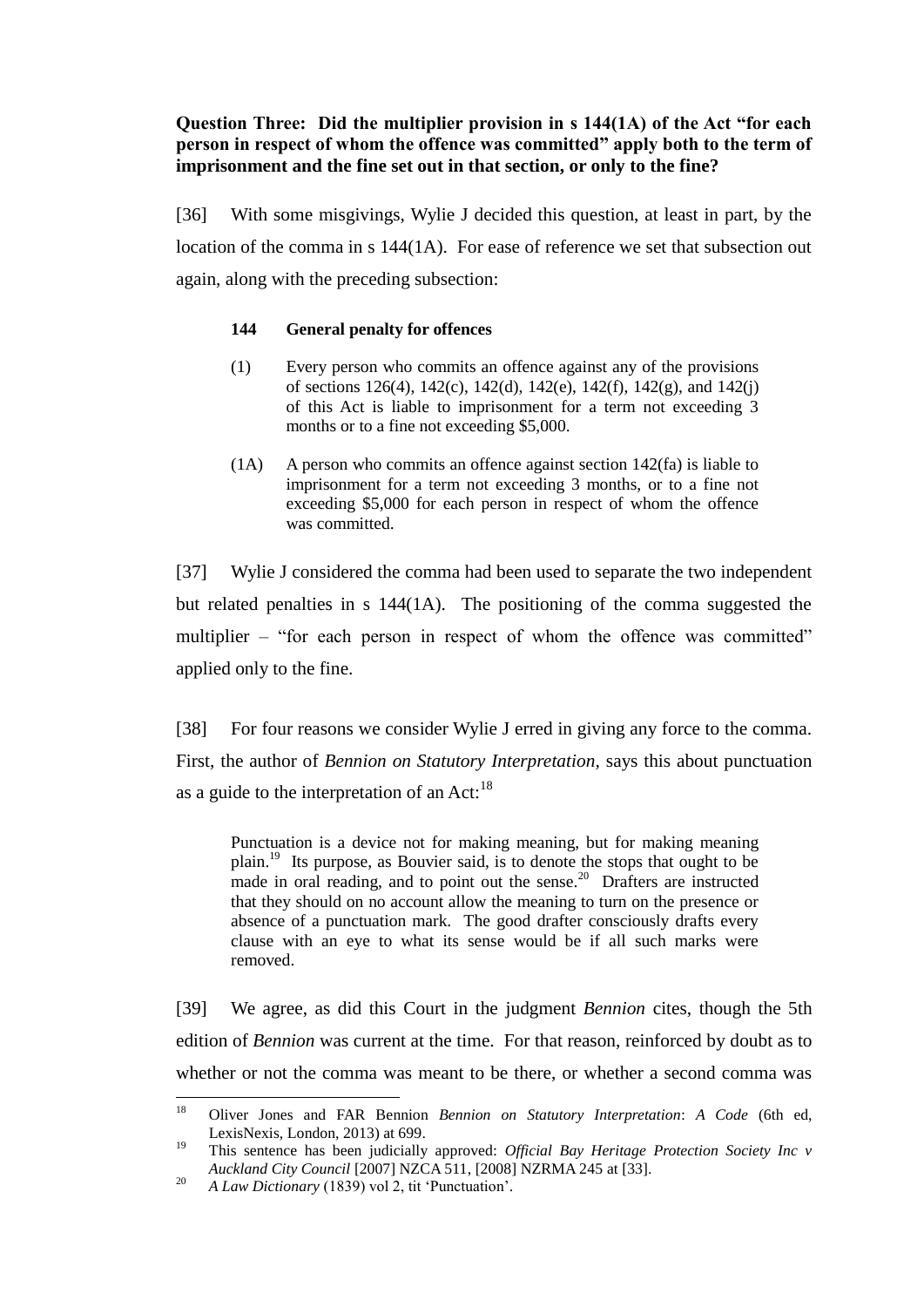meant to be there, s 144(1A) is best interpreted without the comma. The doubt arises because the Explanatory Note in the Amendment Bill had no comma:

Clause 48 amends s 144 of the Act to specify a penalty for the new offence of aiding or assisting persons to arrive in New Zealand unlawfully. The penalty is imprisonment for up to three months or a fine of up to \$5,000 for each person in respect of whom the offence is committed.

[40] That doubt is heightened by the urgency with which the subclause was ultimately enacted, and by the considerations we refer to below.

[41] Second, Wylie J was erroneously influenced by the fact that applying the multiplier to the imprisonment as well as the fine could result in a very long term. As the Judge pointed out, for the respondent it could be 75 years (300 people x 3 months imprisonment). Although Wylie J acknowledged the totality principle would preclude a manifestly excessive term, he did not see that as the answer. It is. Further, as Ms Gordon pointed out, an 18 year old convicted in New Zealand of double murder and sentenced to two terms of life imprisonment potentially faces a term longer than 75 years.

[42] Third, Wylie J erred in seeing this logic in his interpretation of s  $141(1A)$ :<sup>21</sup>

… tailoring a fine by reference to the number of people involved has some attraction. People who assist in the trafficking of illegal immigrants will generally do so for profit. If a fine is to be a proper deterrent, it should be more than a simple business expense, which can be passed on to potential migrants. Hitting offenders in the pocket and stripping them of their gains, by reference to the number of people involved, might be considered to be the appropriate response to the offending.

[43] In two respects, this is incorrect. First, as this Court explained in *R v Brough* in relation to the Proceeds of Crime Act  $1991$ :<sup>22</sup>

… Requiring [the proceeds of criminal activity] to be paid cannot in any way be regarded as a penalty. Rather, it is simply a recognition that the law should not permit a person to retain the profits of criminal activity.

[44] The second respect emerges from this Court's judgment in *R v Chechelnitski* in which it dismissed an appeal against sentences of imprisonment imposed by the

 $21$  $\frac{21}{22}$  At [64].

<sup>22</sup> *R v Brough* [1995] 1 NZLR 419 (CA) at 423.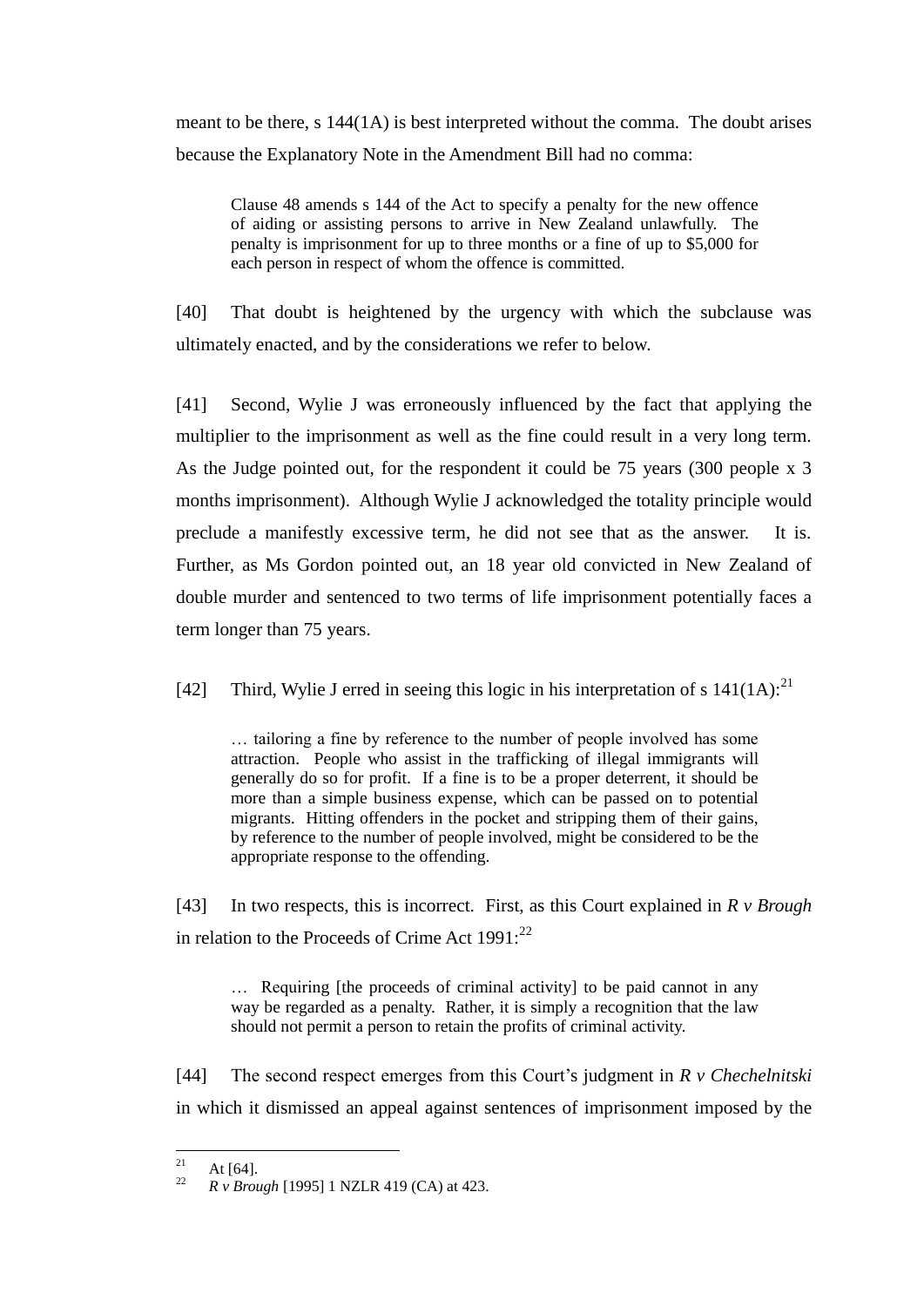trial Judge on Mr Chechelnitski who had been convicted on three charges under s 98C(1) of the Crimes Act of smuggling migrants.<sup>23</sup> That charge, introduced in 2002, carries a maximum sentence of 20 years imprisonment or a fine not exceeding \$500,000 or both. This Court agreed with the trial Judge's rejection of Mr Chechelnitski's offer to pay a fine of \$10,000 in lieu of a sentence of imprisonment. This Court observed: $24$ 

… It would be completely inappropriate and exceptional for a people smuggler to be able to pay a fine as the only penalty. That fine could then be seen by potential offenders as no more than a business expense to be taken into account when people smuggling and one to be passed onto the potential migrants.

[45] The Court in *Chechelnitski* also said this of sentencing where both a sentence of imprisonment and a fine are available (which is not the position with s  $144(1A)$ :<sup>25</sup>

… In such a case … the sentencing Judge must still follow the hierarchical structure of penalties set out in the Sentencing Act. Accordingly, where a sentence of imprisonment is imposed, it will be because a fine does not fulfil the purposes of sentencing. We remark too that it would only be in extremely rare cases that the imposition of a fine for offences of this nature would result in a reduced term of imprisonment. We would see a fine as being, in most cases, additional to the sentence of imprisonment.

[46] As Ms Gordon pointed out, on Wylie J's interpretation of s 144(1A), and assuming the offence was committed in respect of 300 people, the maximum penalty would be three months imprisonment or a \$1,500,000 fine. A sentencing judge might conclude that the least restrictive sentence was imprisonment, although that sentence sits at the top of the sentencing hierarchy stipulated by s 10A of the Sentencing Act 2002. In other words, that result would rather tip the sentencing hierarchy upon its head.

[47] Fourth and last, the interpretation adopted by Wylie J is also difficult to reconcile with the view this Court took in  $R \nu$  Wright.<sup>26</sup> That case concerned s 90 of the Summary Proceedings Act 1957 which allowed a court to substitute a penalty of imprisonment for unpaid fines. Mr Wright had \$95,000 in unpaid fines. His counsel

<sup>23</sup> <sup>23</sup> *R v Chechelnitski* CA160/04, 1 September 2004.

 $24$  At [23].

 $\frac{25}{26}$  At [56].

<sup>26</sup> *R v Wright* CA45/06, 6 July 2006.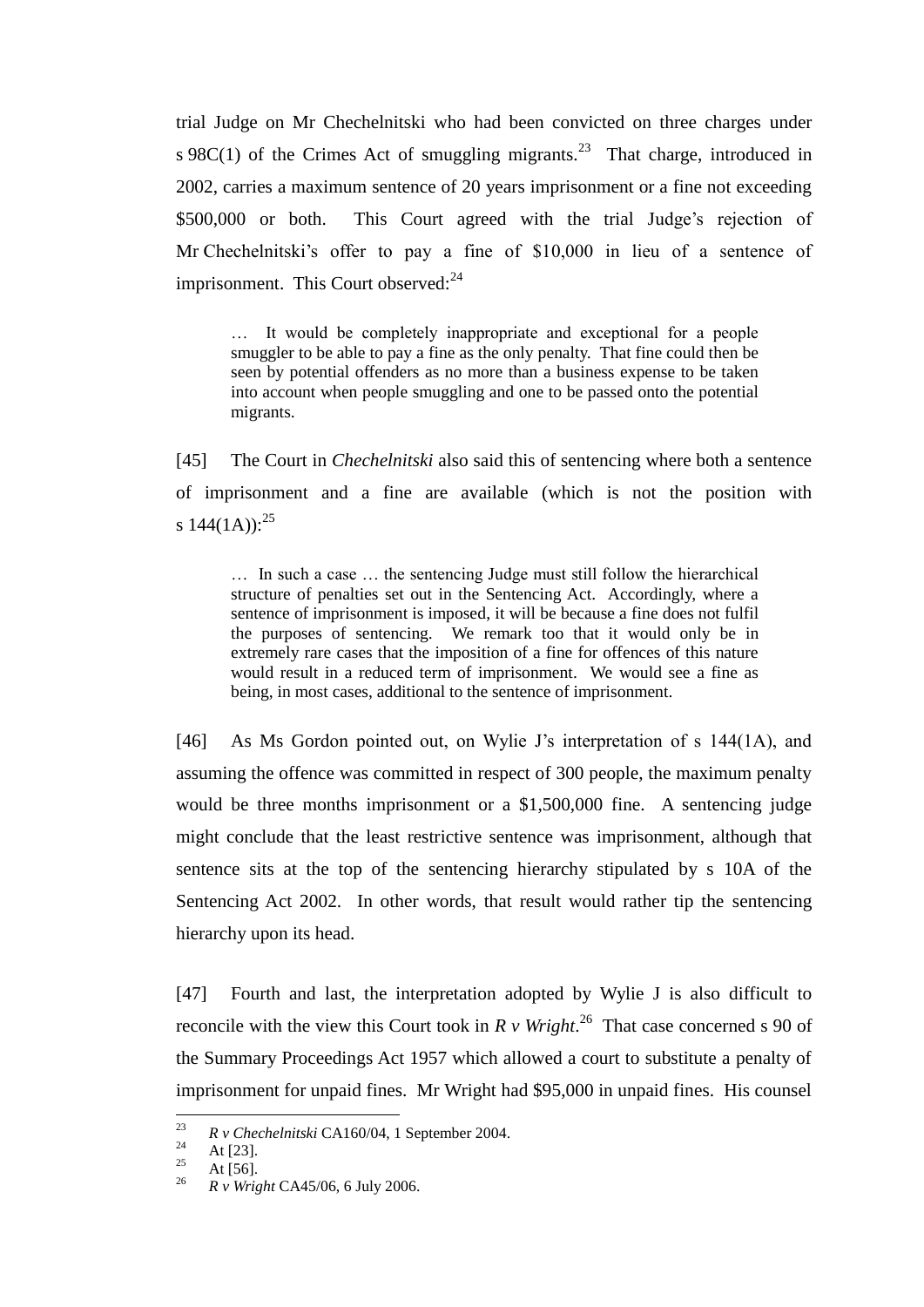submitted that s 90 restricted the substituted penalty of imprisonment to three months, irrespective of the level of unpaid fines. The Court rejected that as "ludicrous":<sup>27</sup>

… An interpretation that would permit offenders to incur substantial fines safe in the knowledge they could not be imprisoned for any greater period than three months would defeat this clear purpose.

[48] The respondent advanced an argument, not put to Wylie J, that the multiplier cannot apply to imprisonment as there was, at the time, no right to elect trial by jury. That argument must be confronted by assuming the multiplier applies to the imprisonment alternative in s 144(1A). On that assumption, the answer is that s 66 of the Summary Proceedings Act did at the time give a right to trial by jury where the prosecution was commenced summarily. In *Tutu v R* this Court held:<sup>28</sup>

[19] Section 66 of the Summary Proceedings Act provides for the right to trial by jury. In effect, any person charged summarily with an offence which is punishable by imprisonment for a term exceeding three months (whether or not that is a summary or indictable offence) is entitled to elect to be tried by a jury. Thus, for example, a person charged with the summary offence of common assault or assaulting a constable in the execution of his duty, each of those being offences which attract a maximum sentence of six months imprisonment, may elect trial by jury: that is trial on indictment.

[49] We answer this question "The multiplier provision in s 144(1A) applies both to the fine and to the period of imprisonment".

# **Result and relief**

[50] We answer the three questions on which the Police were given leave to appeal as follows:

(a) *Question One:* Was there a requirement of "arrival" in New Zealand for an offence to be committed under s 142(fa) of the Immigration Act 1987?

*Answer*: No.

 $27$  $\frac{27}{28}$  At [34].

<sup>28</sup> *Tutu v R* [2012] NZCA 294.